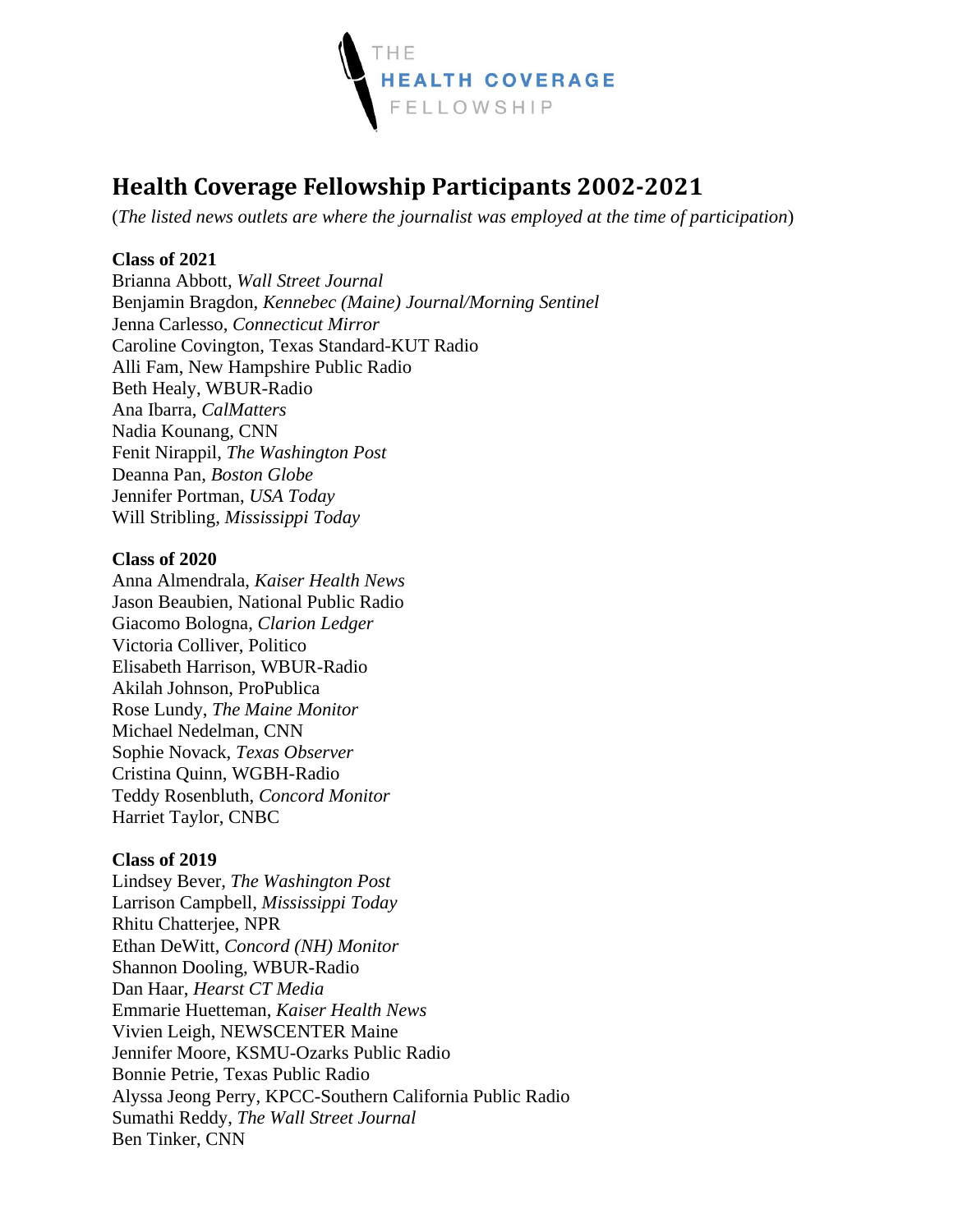Yasmin Amer, WBUR-Radio Adam Cancryn, Politico Liora Engel-Smith, *Keene (NH) Sentinel* Amina Khan, *Los Angeles Times* Greg Kesich, *The Portland (ME) Press Herald* Aneri Pattani, New York's WNYC Radio Laura Rice Rea, KUT Radio in Austin, TX Casey Ross, STAT Bram Sable-Smith, KBIA Radio in Columbia, MO Marisa Taylor, *Kaiser Health News* William Wan, *The Washington Post* Anna Wolfe, *The Jackson (MS) Clarion-Ledger*

## **Class of 2017**

Rae Ellen Bichell, National Public Radio Jenny Gold, Kaiser Health News Amy Masters, Boston's WCVB TV-Chronicle Casey McDermott, New Hampshire Public Radio Laurie McGinley, *The Washington Post* Tom Melville, WBUR-Radio K.C. Myers, *Cape Cod Times* Mary O'Leary, *New Haven Register* Geoff Pender, *The Jackson (MS) Clarion-Ledger* Rebecca Plevin, Los Angeles' KPCC Radio Matthew Stone, *Bangor Daily News* Megan Thielking, STAT

#### **Class of 2016**

Melissa Bailey, STAT Lenny Bernstein, *Washington Post* Charles Eichacker, *Kennebec (ME) Journal* Tracy Jan, *Boston Globe* Lindsay Kalter, *Boston Herald* Soumya Karlamangla, *Los Angeles Times* Leanne Miller, CNBC Jason Millman, Politico Michaela Gibson Morris, *Northeast Mississippi Daily Journal* Lisa Mullins, WBUR-Radio Bonnie Phillips, Connecticut Health Investigative Team Holly Ramer, Associated Press

## **Class of 2015**

Deborah Becker, WBUR-Radio Evelina Burnett, Mississippi Public Broadcasting Jennifer Haberkorn, Politico Carolyn Johnson, *Boston Globe* Joe Lawlor, *Portland (ME) Press Herald* Noam Levey, *Los Angeles Times*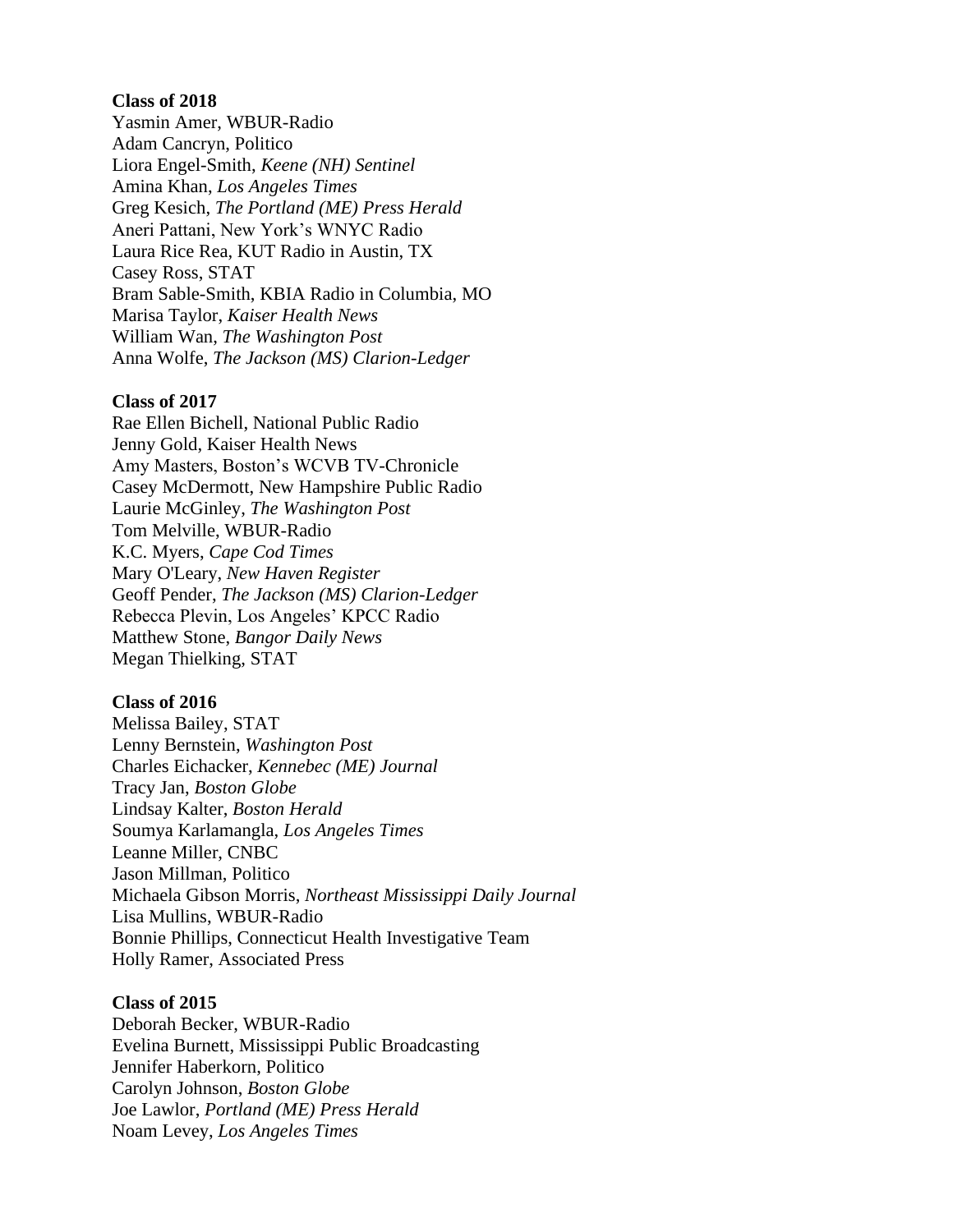Shefali Luthra, Kaiser Health News Abby Phillip, *Washington Post* Mackenzie Rigg, Hearst Connecticut Media Group Jack Rodolico, New Hampshire Public Radio Susan Spencer, *Worcester Telegram & Gazette* Laura Starecheski, National Public Radio

# **Class of 2014**

Elizabeth Aguilera, Southern California Public Radio (KPCC) Samantha Allen, CRN, The Channel Company (formerly: *The Sun* in Lowell, MA) Amy Goldstein, *Washington Post* Anna Gorman, Kaiser Health News Jeffrey Hess, Mississippi Public Broadcasting Richard Holmes, *MetroWest Daily News* Lynn Jolicoeur, WBUR-Radio Mary Meehan, *Lexington (KY) Herald-Leader* Brett Norman, Politico Magaly Olivero, Connecticut Health Investigative Team Chelsea Rice, *Boston Globe* Lindsay Tice, *Lewiston (ME) Sun Journal*

# **Class of 2013**

Greg Bordonaro, *Hartford Business Journal* Ibby Caputo, WGBH-Radio Elizabeth Comeau, *Boston Globe* Dan Gorenstein, American Public Media's *Marketplace* Daniela Hernandez, Wired.com Dr. Suzanne Koven, *Boston Globe* and Massachusetts General Hospital Priyanka Dayal McCluskey, *Worcester Telegram & Gazette* Kathleen McNerney, WBUR-Radio Sarah Palermo, *Concord Monitor* Shannon Pettypiece, *Bloomberg News* Patty Wight, Maine Public Radio

#### **Class of 2012**

Lisa Chedekel, Connecticut Health Investigative Team Erika Cohen, *Business NH Magazine* Chelsea Conaboy, *Boston Globe* Lisa Eckelbecker, *Worcester Telegram & Gazette* Margaret Evans, WBUR-Radio Jackie Farwell, *Bangor Daily News* Shefali Kulkarni, *Kaiser Health News* William Mills, *Cape Cod Times* Chris Rauber, *San Francisco Business Times* Lena Sun, *Washington Post* Steven Syre, *Boston Globe*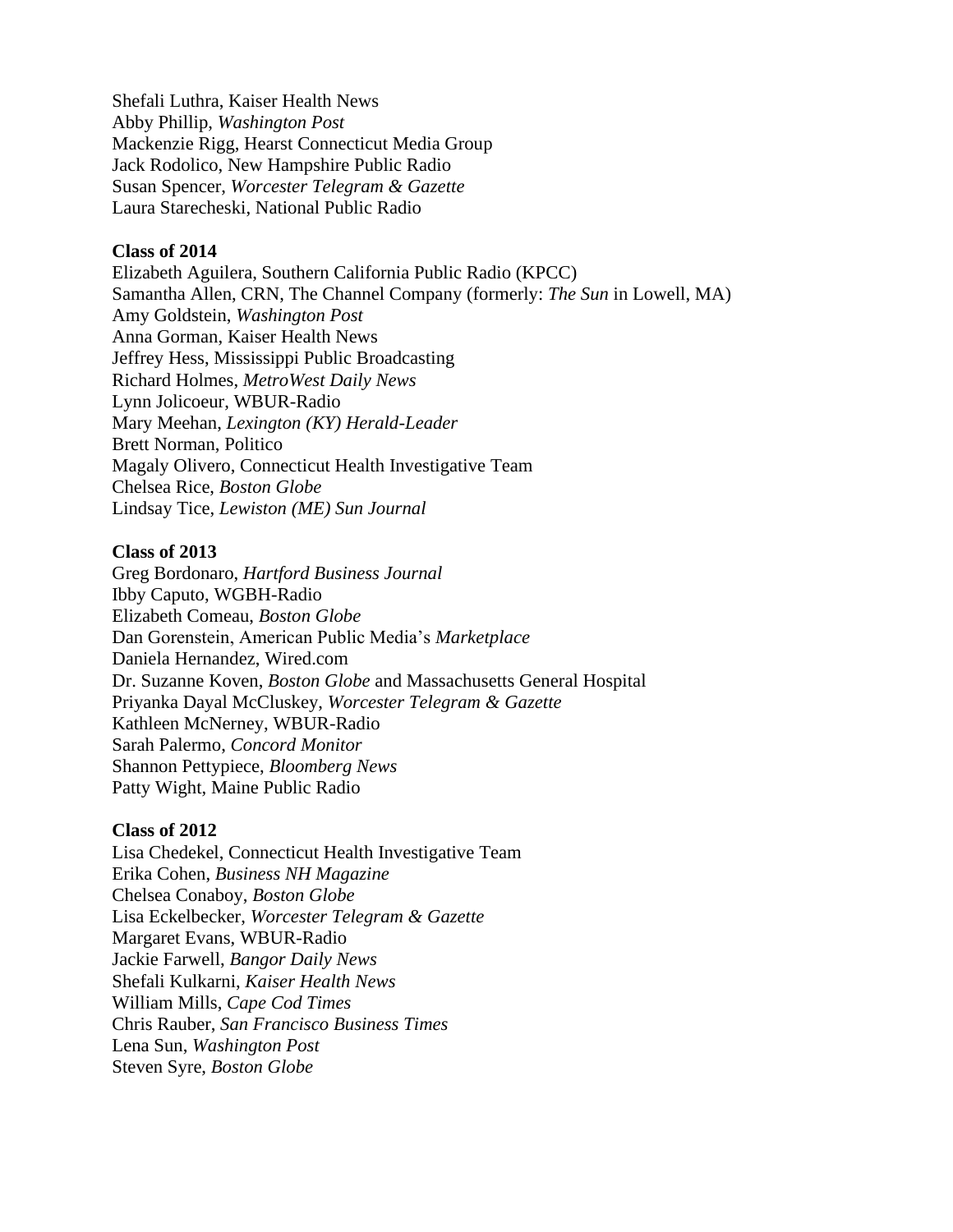Nurith Celina Aizenman, *Washington Post*  Barbara Anderson, *Fresno Bee* Arielle Levin Becker, *Connecticut Mirror* Anika Clark, *Standard-Times* Elaine Grant, New Hampshire Public Radio Deborah Kotz, *Boston Globe*  John Richardson, *Portland Press Herald* Nancy Reardon Stewart, *Patriot Ledger* Meg Tirrell, *Bloomberg News* Bianca Vazquez Toness, WBUR-Radio Jena Wiley Triggs, WCVB-TV 5

#### **Class of 2010**

Cathy Corman, WGBH Radio Shawn Cunningham, WAGM TV in Maine Jennifer Huberdeau, *North Adams (MA) Transcript* Tara Kaprowy, *Sentinel-Echo* / Community Newspaper Holdings Cynthia McCormick, *Cape Cod Times* Karen Nugent, *Worcester Telegram & Gazette* Denis Paiste, *New Hampshire Union Leader* Jason Roberson, *Dallas Morning News* Kathryn Tolbert, *Washington Post* Laura Ungar, *Louisville Courier-Journal* Robert Weisman, *Boston Globe*

#### **Class of 2009**

Amelia Andrade, Freelance Reporter Jennifer Berryman, WCVB-TV Andy Dworkin, *The Oregonian* Latoyia Edwards, NECN Meghan Hall, WRNI Josie Huang, Maine Public Broadcasting Network Ralph Jimenez, *Concord Monitor* Aaron Nicodemus, *Telegram & Gazette* Sacha Pfeiffer, WBUR Newsroom Lisa Wangness, *The Boston Globe*

#### **Class of 2008**

Martha Bebinger, WBUR MariAn Gail Brown, *Connecticut Post* Eduardo Amaral de Oliviera, Ethnic Newswire Diane Finch, New Hampshire Public Radio Jeffrey Krasner, *Boston Globe* Jennifer Lade, *The Standard-Times* Suzanne Laurent, *N.H. Eagle-Tribute/Derry News* Michael Morton, Community Newspaper Company Herb Perry, *Portsmouth Herald/The York Weekly* (ME) Dr. Diane Shannon, Freelance Writer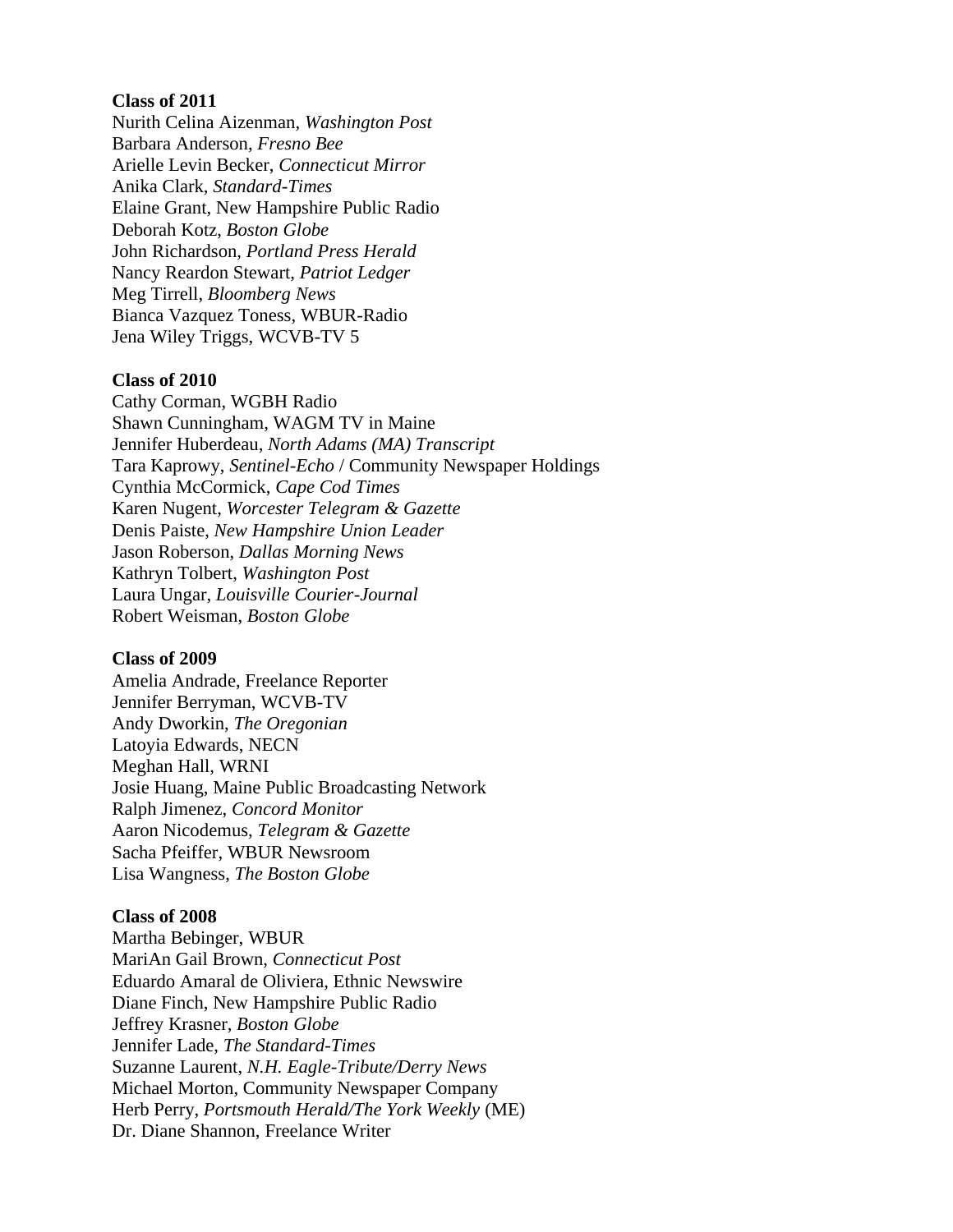Judy Benson, *The Day* in New London, CT Ally Donnelly, New England Cable News Jessica Fargen, *Boston Herald* Tom Gagen, *Boston Globe* Elizabeth Gudrais, *Providence Journal* Julian Kesner, *New York Daily News* Kevin O'Connor, *Rutland Herald* (VT) Francis Quinn, Associated Press in Maine Margot Sanger-Katz, *Concord Monitor* Anthony Silva, WBZ/CBS Radio

## **Class of 2006**

Catherine Arnst, *Business Week* Nancy Cook, *Standard-Times* in New Bedford, MA Felice Freyer, *Providence Journal* Bob Kievra, *Worcester Telegram & Gazette* Bob Kinzel, *Vermont Public Radio* Melanie Lauwers, *Cape Cod Times* Gillian Neff, *News 12 Connecticut* Christopher Rowland, *Boston Globe* Anne Ruderman, *Concord Monitor* Tom Walsh, Maine's *Ellsworth-American*

## **Class of 2005**

Alice Dembner, *Boston Globe* Allan Coukell, Boston-based freelancer and regular on WBUR-FM Kerry Grens, New Hampshire Public Radio Meg Haskell, *Bangor Daily News* (ME) Jessica Heslam, *Boston Herald* Anya Huneke, New England Cable News Claudia Kalb, *Newsweek* Robin Lord, *Cape Cod Times* Nancy Remsen, *Burlington Free Press* Hilary Waldman, *Hartford Courant*

## **Class of 2004**

Jennette Barnes, *Standard-Times* in New Bedford, MA Julia Bovey, New England Cable News Gideon Gil, *Boston Globe* Lee Hammel, *Worcester Telegram & Gazette* Mark Hollmer, *Boston Business Journal* Michael Keating, New Hampshire's Seacoast Newspapers Gregory Lamb, *Christian Science Monitor* Kay Lazar, *Boston Herald* Alexa Pozniak, ABC's Good Morning America Charlotte Renner, Maine Public Broadcasting